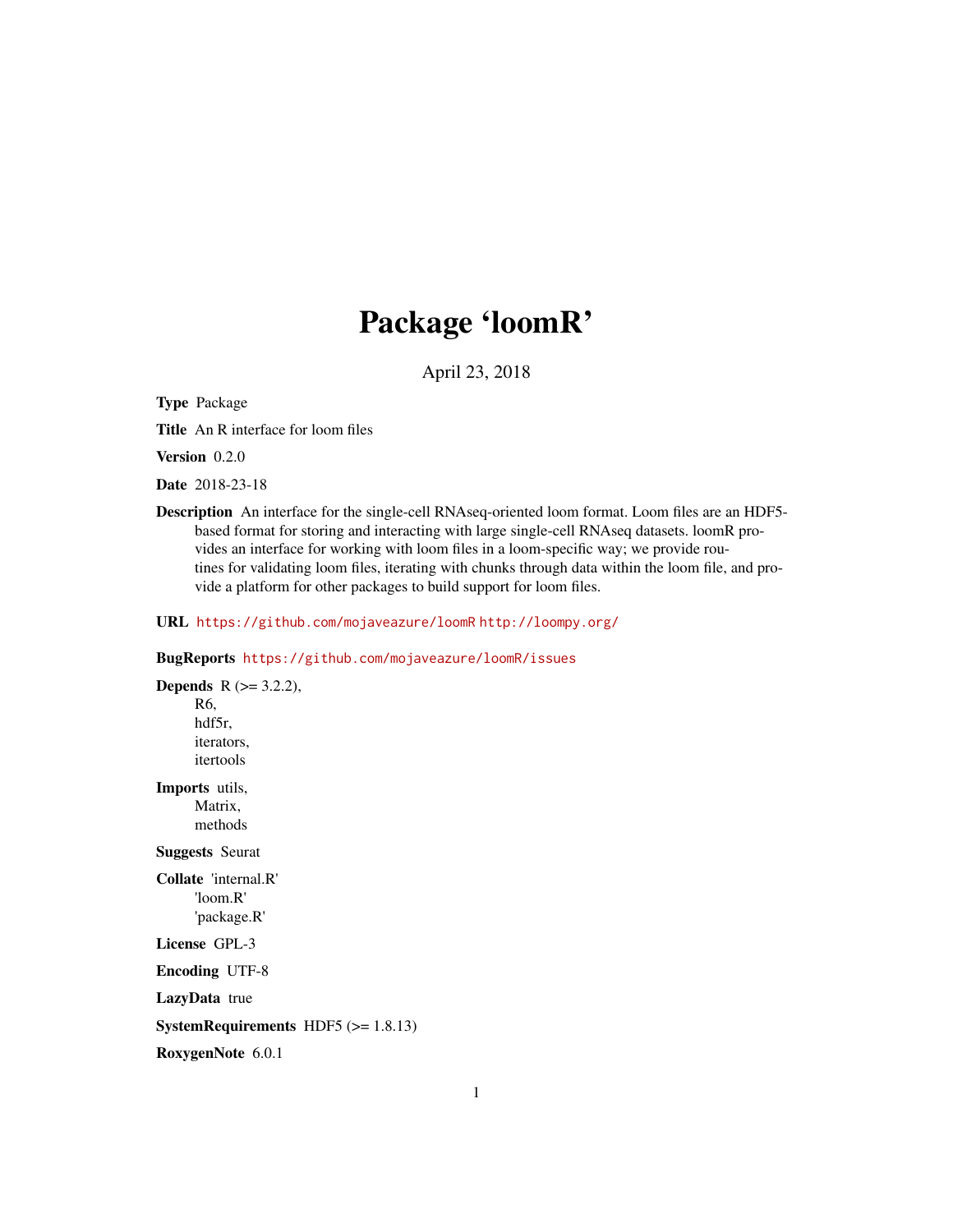# <span id="page-1-0"></span>R topics documented:

| Index |  |
|-------|--|

loomR-package *An R interface for loom files*

# Description

loomR provides an interface for working with loom files in a loom-specific way. We provide routines for validating loom files, iterating with chunks through data within the loom file, and provide a platform for other packages to build support for loom files. Unlike other HDF5 pacakges, loomR actively protectes a loom file's structure, enabling the user to focus on their analysis and not worry about the integrity of their data.

# **Semantics**

Throughout all loomR-related documentation and writing, the following styles for distinguising between loom files, loom objects, and loomR will and be used. When talking about loom files, or the actual HDF5 file on disk, the word 'loom' will be written in normal text. Capitalization will be done based on a language's rules for capitalization in sentences. For English, that means if the word 'loom' appears at the beginning of a sentence and is being used to refer to a loom file, it will be capilatized. Otherwise, it will be lowercase. For loom objects, or the object within R, the word 'loom' will always be lowercase and written in monospaced text. When referring to the pacakge loomR, it will always be written in normal text with the 'l', 'o's, and 'm' lowercased and the 'R' uppercased. This style will be used throughout documentation for loomR as well as any vignettes and tutorials produced by the authors.

# Loom Files

Loom files are an HDF5-based format for storing and interacting with large single-cell RNAseq datasets. Each loom file has at least six parts to it: the raw expression data (matrix), groups for gene- and cell-metadata (row\_attrs and col\_attrs, respectively), groups for gene-based and cellbased cluster graphs (row\_graphs and col\_graphs, respectively), and layers, a group containing alternative representations of the data in matrix. Each dataset within the loom file has rules as to what size it may be, creating a structure for the entire loom file and all the data within. This structure is enforced to ensure that data remains intact and retriveable when spread across the various datasets in the loom file.

matrix The dataset that sets the dimensions for most other datasets within a loom file. This dataset has 'n' genes and 'm' cells. Due to the way that loomR presents data, this will appear as 'm'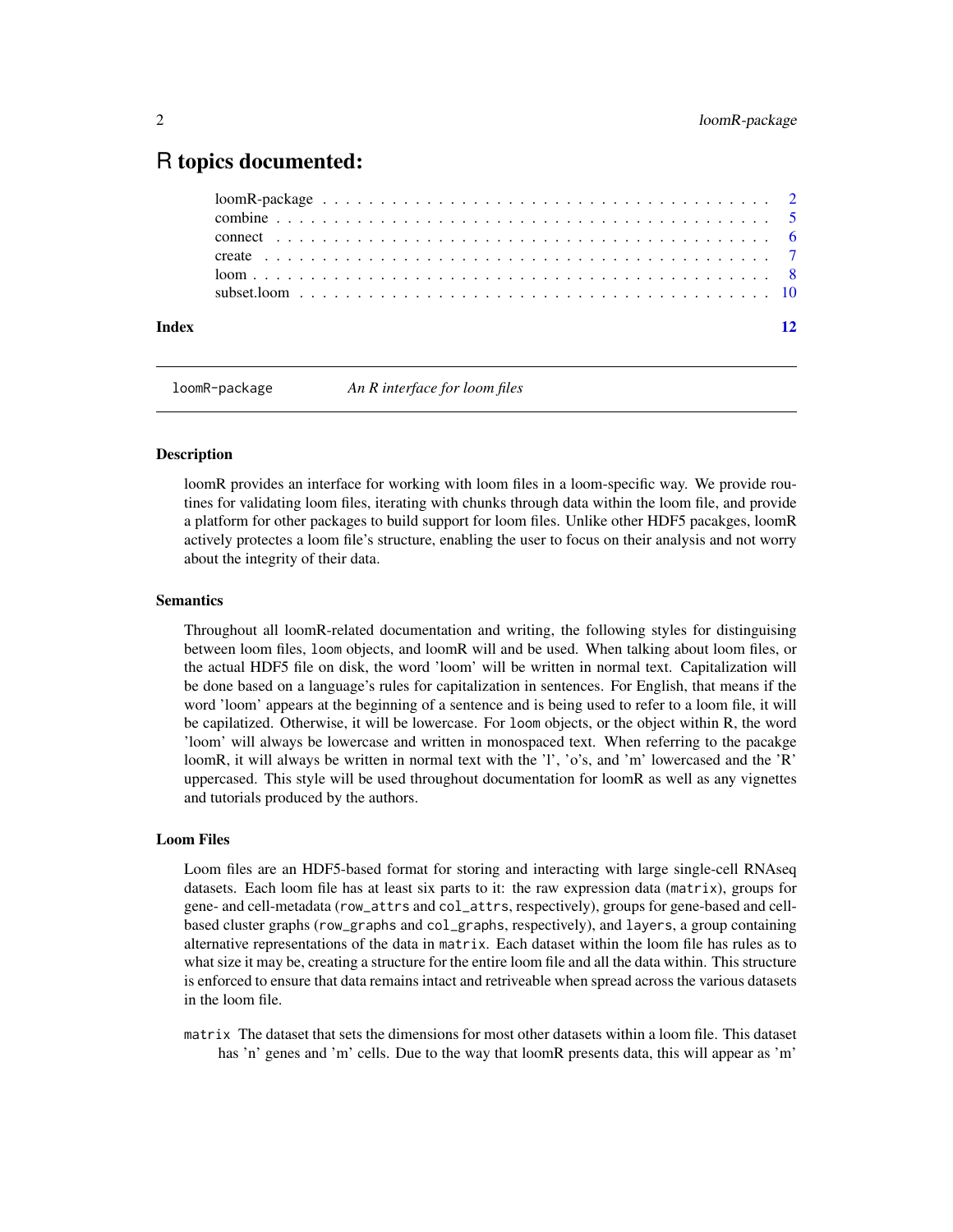<span id="page-2-0"></span>rows and 'n' columns. However, other HDF5 libraries will generally present the data as 'n' rows and 'm' columns

- row\_attrs and col\_attrs These are one- or two-dimensional datasets where a specific dimension is of length 'n', for row attributes, or 'm', for column attributes. Within loomR, this must be the second dimension of two-dimensional datasets, or the length of one-dimensional datasets Most other HDF5 libraries will show this specific dimension as the first dimension for two-dimensional datasets, or the length of one-dimensional datasets.
- row\_graphs **and** col\_graphs Unlike other datasets within a loom file, these are not controlled by matrix. Instead, within these groups are groups for specific graphs. Each graph group will have three datasets that represent the graph in [coordinate format:](https://en.wikipedia.org/wiki/Sparse_matrix#Coordinate_list_(COO)) a for row indices, b for column indices, and w for values. Each dataset within a graph must be one-dimensional and all datasets within a graph must be the same length. Not all graphs must be the same length as each other.

layers Each dataset within layers must have the exact same dimensions as matrix

## Chunk-based iteration

As loom files can theoretically hold million-cell datasets, performing analysis on these datasets can be impossible due to the memory requirements for holding such a dataset in memory. To combat this problem, loom objects offer native chunk-based iteration through the batch.scan, batch.next, map, and apply methods. This section will cover the former two methods; the latter two are covered in the [loomR tutorial.](http://satijalab.org/loomR/loomR_tutorial.html)

batch.scan and batch.next are the heart of all chunk-based iteration in the loom object. These two methods make use of [itertools::ichunk](#page-0-0) object to chunk through the data in a loom file. Due to the way that R works, batch.scan initializes the iterator and batch.next moves through the iterator.

The batch.scan method will break a dataset in the loom file into chunks, based on a chunk size given to it. batch.scan will work on any dataset, except for two-dimensional attributes and any graph dataset. When iterating over matrix and the layers, the MARGIN argument tells the loom object which way to chunk the data. A MARGIN of 1 will chunk over genes while a MARGIN of 2 will chunk over cells. For one-dimmensional attributes, MARGIN is ignored. batch. scan returns an integer whose length is the number of iterations it takes to iterate over the dataset selected.

Pulling data in chunks is done by batch.next. This method simply returns the next chunk of data. If return.data = FALSE is passed, batch.next will instead return the indices of the next chunk. When using these methods, we recommend storing the results of batch. scan and iterating through this vector to keep track of where the loom object is in the iteration.

```
# Set up the iterator on the `loom` object lfile
batch <- lfile$batch.scan(dataset.use = 'matrix', MARGIN = 2)
# Iterate through the dataset, pulling data
# If `return.data = FALSE` is passed, the indices
# of the next chunk will be returned instead
for (i in batch) {
 data.use <- lfile$batch.next()
}
```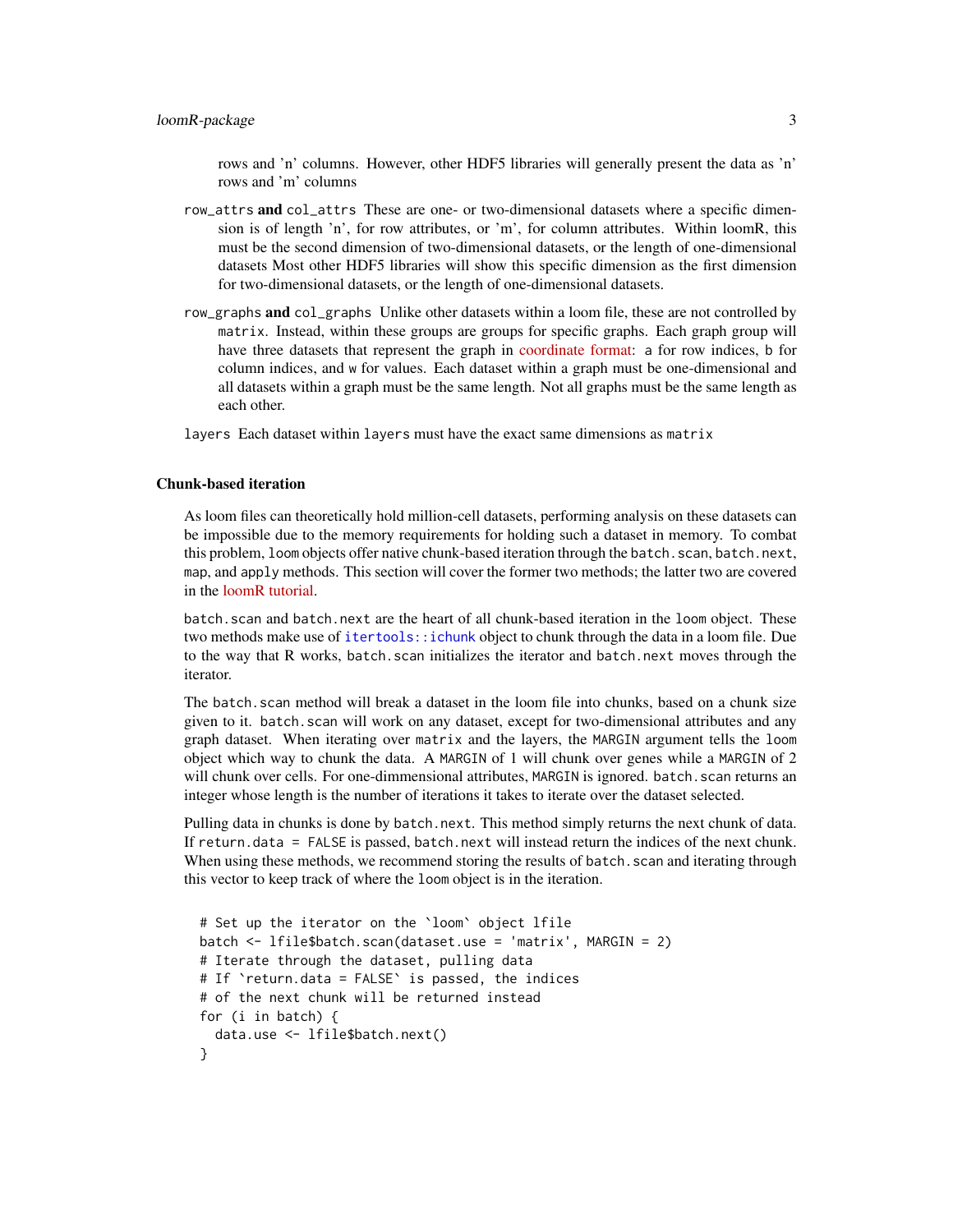#### <span id="page-3-0"></span>Extending loomR

The loom class is the heart of loomR. This class is written in the  $R6$  object style and can be extended in three ways. For each of the following, one be discretionary when return is used instead of [invisible](#page-0-0). As loom object are merely handles to loom files, any function or method that modifies the file should not need to return anything. However, we recommend always returning the loom object invisibly, using [invisible](#page-0-0). While not necessary for functionality, it means that objects in a user's environment won't get overwritten if they try to reassign their loom object to the output of a function. For functions and methods that don't modify the loom file, and instead return data, then the return function should be used.

The first way to extend loom objects is by subclassing the object and making a new R6 class. This allows new classes to declare custom R6 methods and gain access to all of the loom object's methods, including S3- and S4-style methods. New classes can also overwrite any methods for loom objects, allowing the extender to change the core behaviour of loom objects. While this option allows the greatest control and access to the loom object, it involves the greatest amount of work as one would need to write a new R6 class and all the associated boilerplate code. As such, we recommend subclassing loom objects when a new class is needed, but would advise developers to use the other methods of extending loom objects for simpler tasks.

The second way is by using S4-style methods can be written for loom objects. loomR exports the loom class as an S4 class, allowing one to write highly-specialized methods that enforce classspecificity and can change behaviour based on the classes of other objects provided to a function. S4 methods look like normal functions to the end user, but can do different things based on the class, or classes, of objects passed to it. This allows for highly-customized routines without cluttering a package's namespace, as only the generic function is exported. S4 methods can also be written for generics exported by other packages, assuming the said generic has been imported before writing new methods. Furthermore, generics and methods can be kept internally, and R will dispatch the appropriate method as if the generic was exported. However, S4 methods have the drawback of not autocompleting arguments in the terminal or RStudio. This means that the user may need to keep documentation open while using these methods, which detracts from the user-friendliness of these methods. Finally, while there is less boilerplate in declaring S4 generics and methods than declaring R6 classes and methods, there is still more to write than our last method. As such, we recommend S4 methods for anyone who needs method dispatch for internal functions only.

```
#' @export SomeFunction
methods::setGeneric(
  name = 'SomeFunction',
  def = function(object, ...) {
    return(standardGeneric(f = 'SomeFunction))
  }
)
# Note, no extra Roxygen notes needed
methods::setMethod(
  f = 'SomeFunction',
  signature = c('object' = 'loom'),definition = function(object, loom.param, ...) {
    # do something
  }
)
```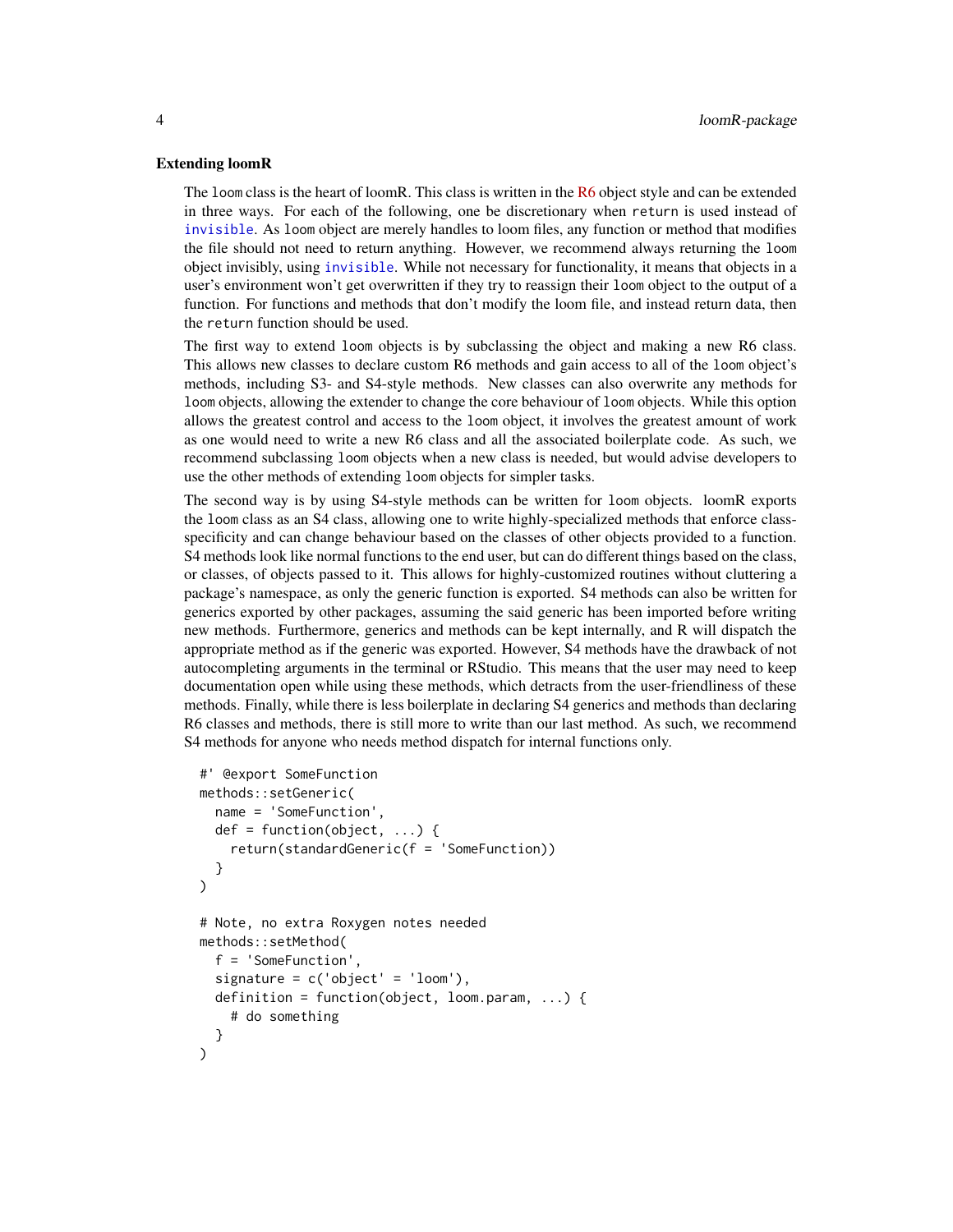<span id="page-4-0"></span>As R6 objects are based on S3 objects, the final way to extend loom objects is by writing S3-style methods. These methods involve the least amount of boilerplate to set up. S3 generics are written just like normal functions, albiet with a few differences. Firstly, they have two arguments: the argument that determines the class for dispatching and ... to pass other arguments to methods. Finally, the only thing an S3 generic needs to do is call UseMethod to allow R to dispatch based on the class of whatever the object is. Unlike S4 methods, S3 methods provide tab-autocompletion for method-specific arguments, providing help messages along the way. This means that S3 methods are more user-friendly than S4 methods. Like S4 methods, S3 methods can use S3 generics declared by other packages, with the same assumptions about imports applying here as well. However, S3 methods cannot be kept internally, and must be exported for R to properly dispatch the method. This means that a package's namespace will have n + 1 functions declared for every S3 generic, where n is the number of classes a method is declared for and the one extra is for the generic. Furthermore, as the methods themselves are exported, anyone can simply use the method directly rather than go through the generic and have R dispatch a method based on object class. Despite these drawbacks, S3 methods are how we recommend one extends loomR unless one needs the specific features of R6 classes or S4-style methods.

```
#' @export somefunction
somefunction <- function(object, ...) {
  UseMethod('somefunction', object)
}
#' @export somefunction.loom
#' @method somefunction loom
somefunction.loom <- function(object, loom.param, ...) {
  # do something
}
```
combine *Combine loom files*

## **Description**

Combine loom files

### Usage

```
combine(looms, filename, chunk.size = 1000, order.by = NULL,
  overwrite = FALSE, display.progress = TRUE, ...)
```
#### Arguments

| looms      | A list of loom objects or paths to loom files                                                     |
|------------|---------------------------------------------------------------------------------------------------|
| filename   | Name for resultant loom file                                                                      |
| chunk.size | How many rows from each input loom should we stream to the merged loom file<br>at any given time? |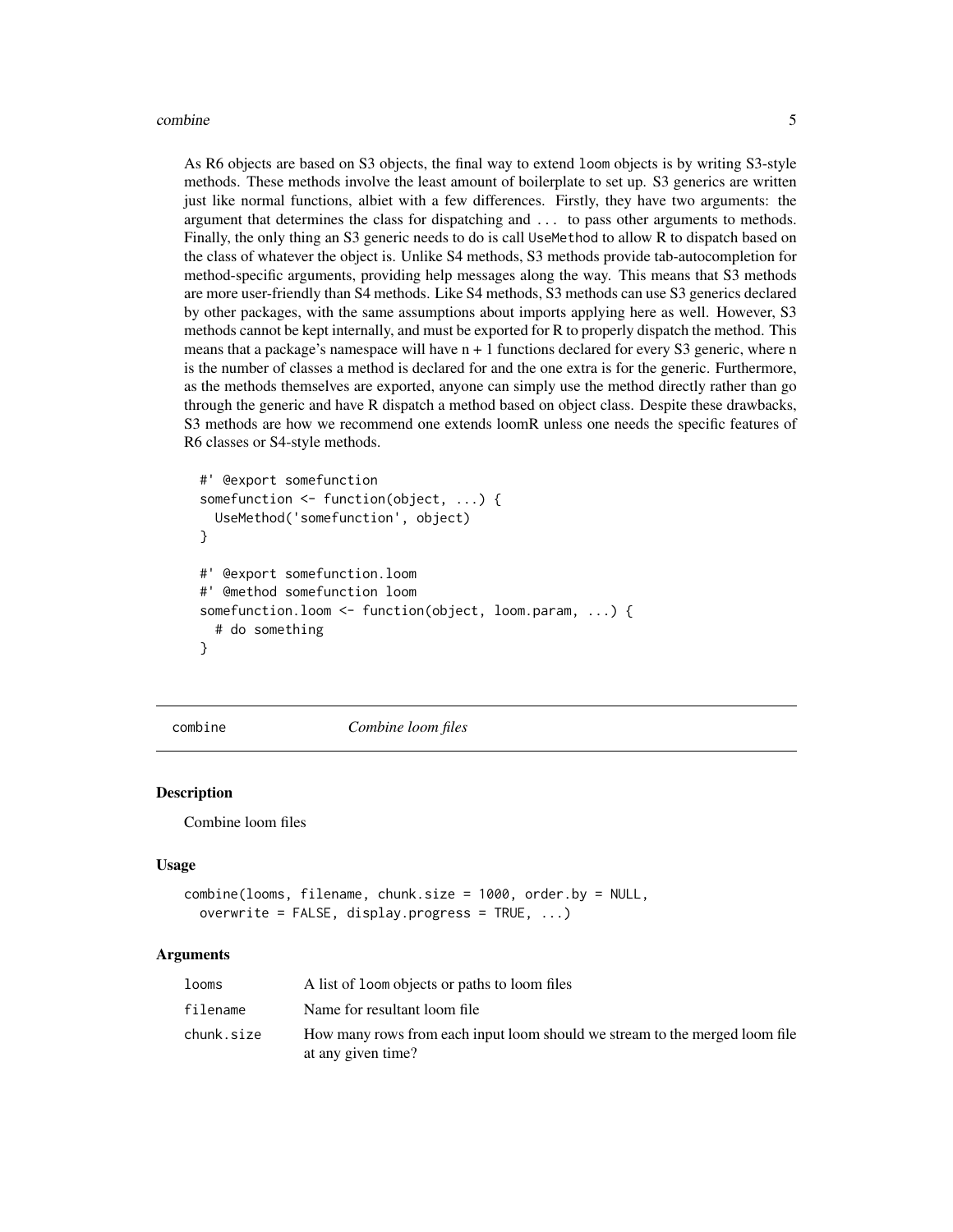<span id="page-5-0"></span>

| order.bv         | Optional row attribute to order each input loom by, must be one dimensional |
|------------------|-----------------------------------------------------------------------------|
| overwrite        | Overwrite filename if already exists?                                       |
| display.progress |                                                                             |
|                  | Display progress as we're copying over data                                 |

# Value

A loom object connected to filename

# See Also

[loom](#page-7-1)

connect *Connect to a loom file*

# Description

Connect to a loom file

# Usage

```
connect(filename, mode = "r", skip.validate = FALSE)
```
# Arguments

| filename      | The loom file to connect to                                                                                                                                        |
|---------------|--------------------------------------------------------------------------------------------------------------------------------------------------------------------|
| mode          | How do we connect to it? Pass 'r' for read-only or 'r+' for read/write. If mode is<br>'r+', loomR will automatically add missing required groups during validation |
| skip.validate | Skip the validation steps, use only for extremely large loom files                                                                                                 |

# Value

A loom file connection

# See Also

[loom](#page-7-1)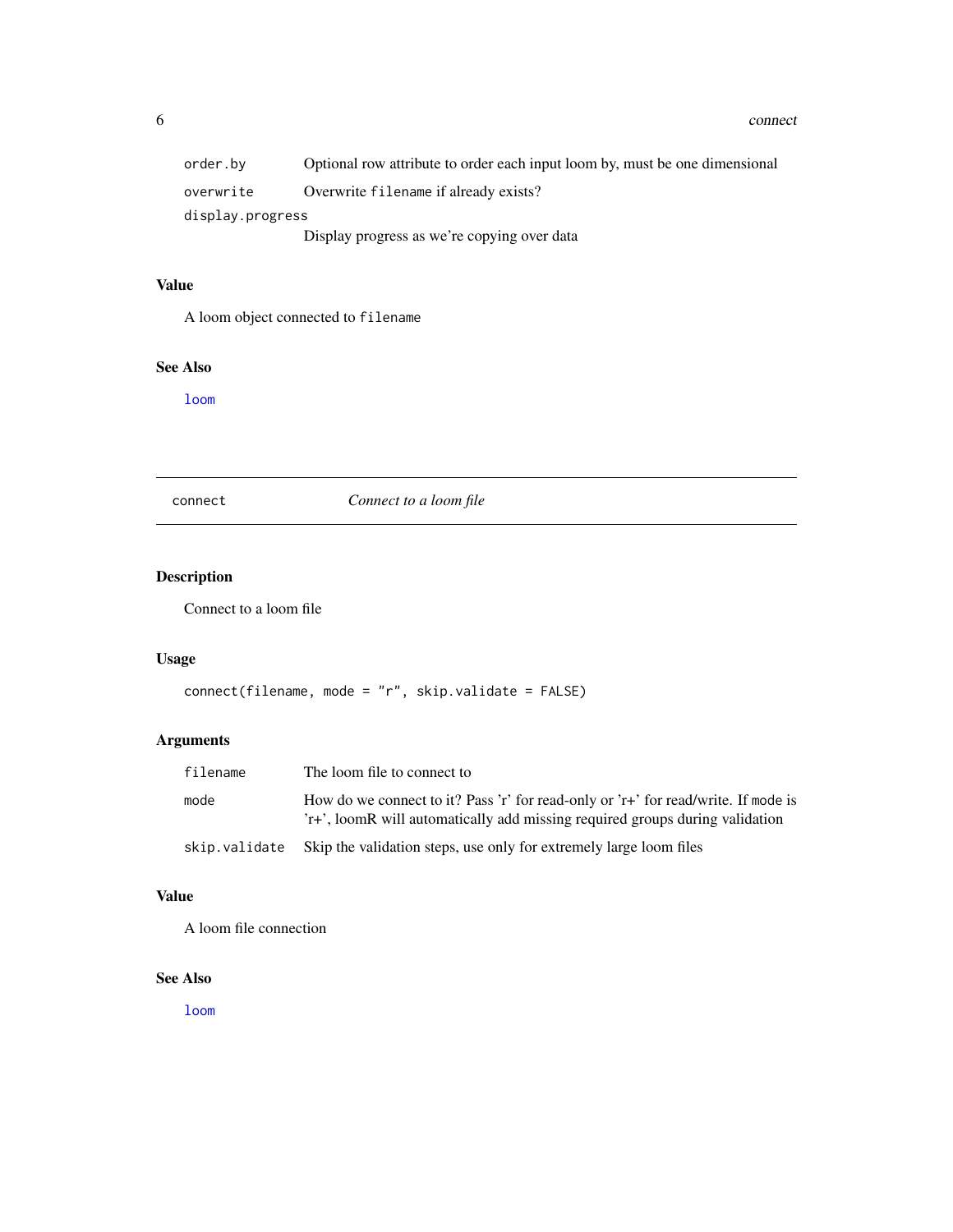<span id="page-6-0"></span>

# Description

Create a loom object

# Usage

```
create(filename, data, gene.attrs = NULL, cell.attrs = NULL,
  layers = NULL, chunk.dims = "auto", chunk.size = 1000,
 do.transpose = TRUE, calc.numi = FALSE, overwrite = FALSE,
  display.progress = TRUE)
```
# Arguments

| filename     | The name of the new loom file.                                                                                                                                                                                                                                                                       |
|--------------|------------------------------------------------------------------------------------------------------------------------------------------------------------------------------------------------------------------------------------------------------------------------------------------------------|
| data         | The data for /matrix. If cells are rows and genes are columns, set do. transpose = $FALSE$ ;<br>otherwise, set do. $transpose = TRUE$                                                                                                                                                                |
| gene.attrs   | A named list of vectors with extra data for genes, each vector must be as long as<br>the number of genes in data                                                                                                                                                                                     |
| cell.attrs   | A named list of vectors with extra data for cells, each vector must be as long as<br>the number of cells in data                                                                                                                                                                                     |
| chunk.dims   | A one- or two-length integer vector of chunksizes for /matrix, defaults to 'auto'<br>to automatically determine chunksize                                                                                                                                                                            |
| chunk.size   | How many rows of data should we stream to the loom file at any given time?                                                                                                                                                                                                                           |
| do.transpose | Transpose the input? Should be TRUE if data has genes as rows and cells as<br>columns                                                                                                                                                                                                                |
| calc.numi    | Calculate number of UMIs and genes expressed per cell? Will store in 'col_attrs/nUMI'<br>and 'col_attrs/nGene', overwriting anything passed to cel.attrs; To set a cus-<br>tom threshold for gene expression, pass an integer value (eg. calc.numi = $5$<br>for a threshold of five counts per cell) |
| overwrite    | Overwrite an already existing loom file?                                                                                                                                                                                                                                                             |

# Value

A connection to a loom file

# See Also

[loom](#page-7-1)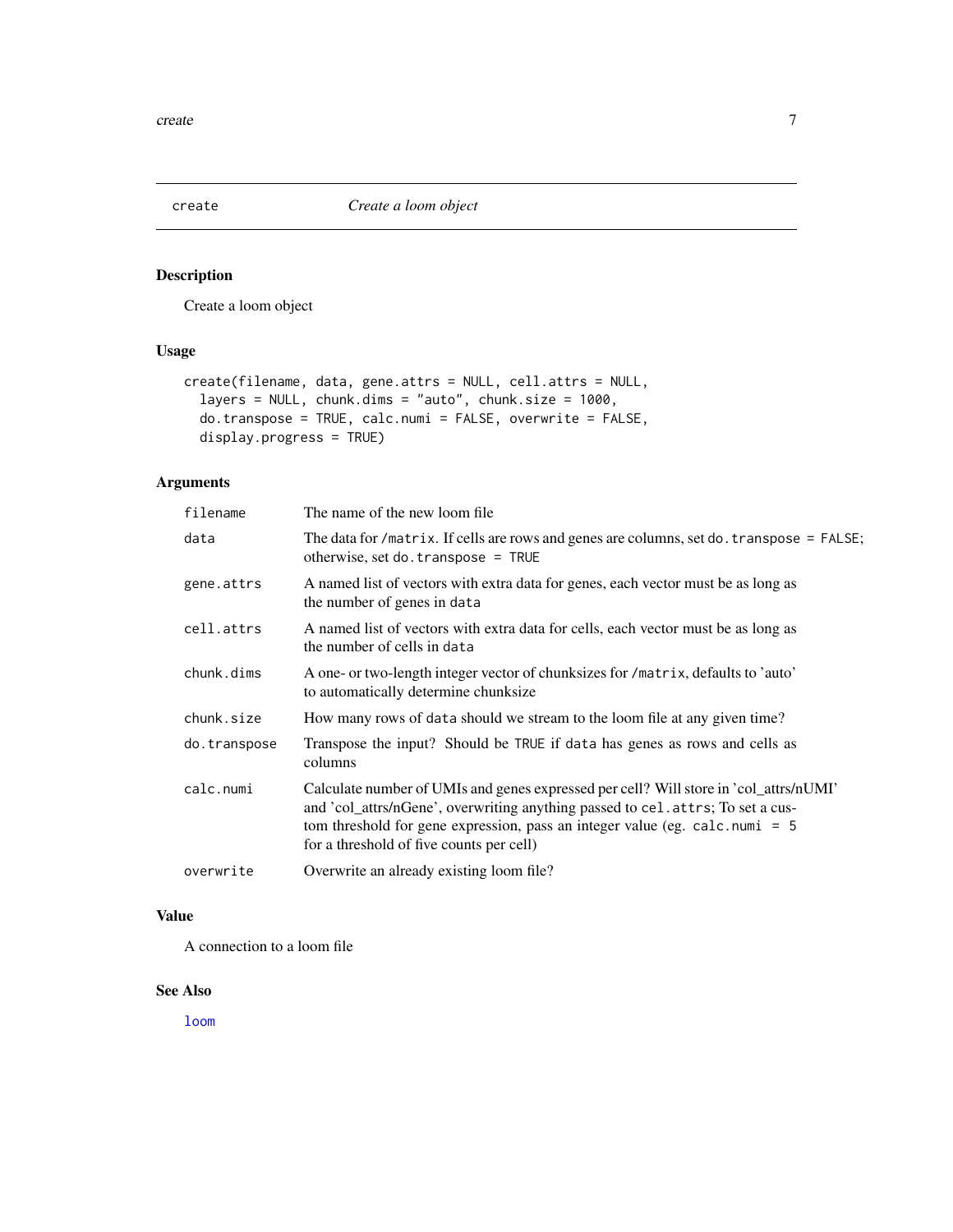#### <span id="page-7-1"></span><span id="page-7-0"></span>Description

A class for connections loom files

# Usage

lfile <- loomR::connect(filename = 'myfile.loom')

# Format

An R6:: R6Class object

#### Fields

version Version of loomR object was created under

shape Shape of /matrix in genes (columns) by cells (rows)

chunksize Chunks set for this dataset in columns (cells) by rows (genes)

matrix The main data matrix, stored as columns (cells) by rows (genes)

layers Additional data matricies, the same shape as /matrix

col.attrs Extra information about cells

row.attrs Extra information about genes

#### **Methods**

- add.graph(a, b, w, name, MARGIN, overwrite), add.graph.matrix(mat, name, MARGIN, overwrite) Add a graph to the loom object; can add either in coorindate format (add.graph) or matrix format (add.graph.matrix). Stores graph in coordinate format as [row, col]\_graphs/name/a (row indices), [row, col]\_graphs/name/b (column indices), and [row, col]\_graphs/name/w (values)
	- a Integer vector of row indices for graph, must be the same lengths as b and w
	- b Integer vector of column indices for graph, must be the same lengths as a and w
	- w Numeric vector of values for graph, must be the same lengths as a and b
	- mat Graph provided as a matrix (sparse or dense) or data.frame
	- name Name to store graph, will end up being col\_graphs/name or row\_graphs/name, depending on MARGIN

MARGIN Store the graph in row\_graphs (1) or col\_graphs (2), defaults to 2

overwrite Can overwrite existing graph?

add.layer(layer, chunk.size, overwrite) Add a data layer to this loom file, must be the same dimensions as /matrix

layer A named list of matrices to be added as layers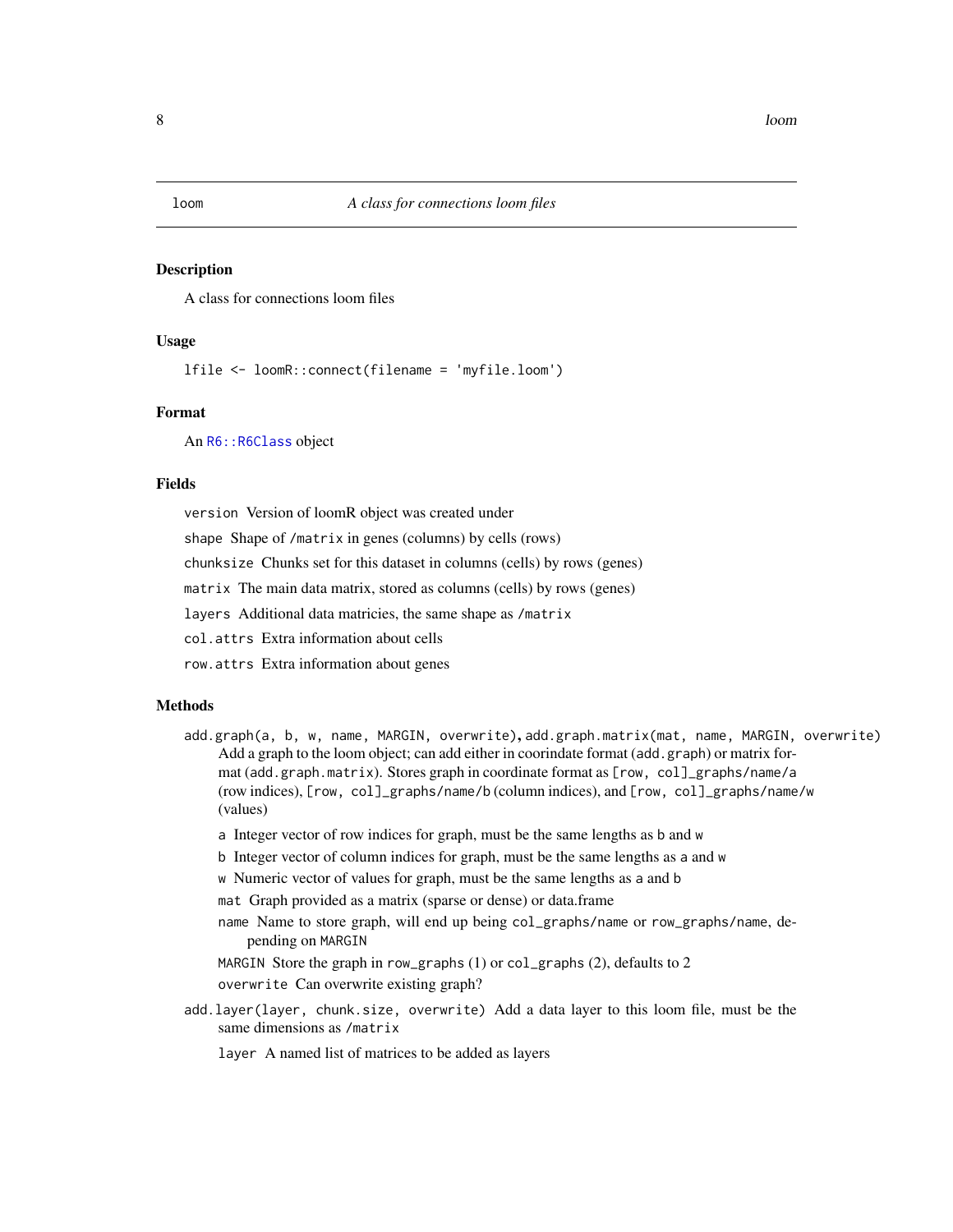chunk.size Number of rows from each layer to stream at once, defaults to 1000 overwrite If a layer already exists, overwrite with new data, defaults to FALSE

- add.attribute(attribute, MARGIN, overwrite) Add extra information to this loom file.
	- attribute A named list where the first dimmension of each element as long as one dimension of /matrix

MARGIN Either 1 for genes or 2 for cells

overwrite Can overwrite existing attributes?

- add.row.attribute(attribute), add.col.attribute(attribute) Add row or column attributes
- get.attribute.df(MARGIN, attribute.names, row.names, col.names) Get a group of row or column attributes as a data frame, will only return attributes that have one dimension
	- MARGIN Either '1' or '2' to get row- or column-attributes, respectively
	- attribute.names A vector of attribute dataset basenames
	- row.names Basename of the rownames dataset
	- col.names Basename of the colnames dataset
- get.graph(name, MARGIN) Get a graph as a sparse matrix

name Name of the graph, can be either the basename or full name of the grpah

- MARGIN Load the graph from row\_graphs (1) or col\_graphs (2), defaults to 2. Ignored if full path to graph is passed to name
- batch.scan(chunk.size, MARGIN, index.use, dataset.use, force.reset), batch.next(return.data) Scan a dataset in the loom file from index.use[1] to index.use[2], iterating by chunk.size.
	- chunk.size Size to chunk MARGIN by, defaults to self\$chunksize
	- MARGIN Iterate over genes (1) or cells (2), defaults to 2
	- index.use Which specific values of dataset.use to use, defaults to 1:self\$shape[MARGIN] (all values)
	- dataset.use Name of dataset to use, can be the name, not group/name, unless the name is present in multiple groups
	- force.reset Force a reset of the internal iterator
	- return.data Return data for a given chunk, if FALSE, returns the indices across MARGIN for said chunk
- apply(name, FUN, MARGIN, chunk.size, dataset.use, overwrite, display.progress, ...) Apply a function over a dataset within the loom file, stores the results in the loom file. Will not make multidimensional attributes.
	- name Full name ('group/name') of dataset to store results to

FUN Function to apply

- MARGIN Iterate over genes (1) or cells (2), defaults to 2
- index.use Which specific values of dataset.use to use, defaults to 1:self\$shape[MARGIN] (all values)
- chunk.size Size to chunk MARGIN by, defaults to self\$chunksize
- dataset.use Name of dataset to use
- overwrite Overite name if already exists
- display.progress Display progress
- ... Extra parameters to pass to FUN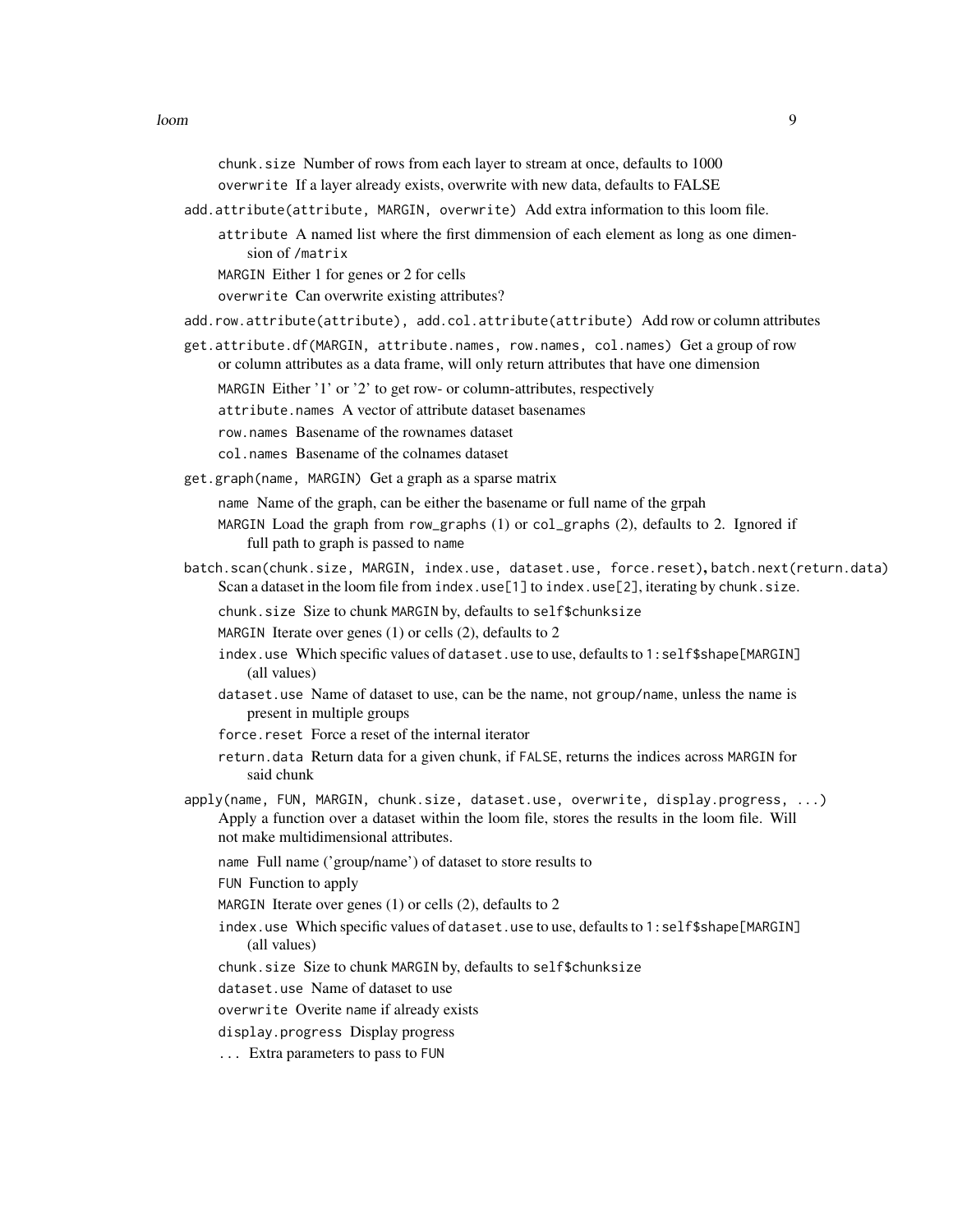- <span id="page-9-0"></span>map(FUN, MARGIN, chunk.size, index.use, dataset.use, display.progress, expected, ...) Map a function onto a dataset within the loom file, returns the result into R.
	- FUN
	- MARGIN Iterate over genes (1) or cells (2), defaults to 2
	- chunk.size Size to chunk MARGIN by, defaults to self\$chunksize
	- index.use Which specific values of dataset.use to use, defaults to 1:self\$shape[MARGIN] (all values)
	- dataset.use Name of dataset to use
	- display.progress Display progress
	- ... Extra parameters to pass to FUN
- add.cells(matrix.data, attributes.data = NULL, layers.data = NULL, display.progress = TRUE) Add cells to a loom file.
	- matrix.data A list of m2 cells where each entry is a vector of length n (num genes, self\$shape[1])
	- attributes.data A list where each entry is named for one of the datasets in self[['col\_attrs']]; each entry is a vector of length m2.
	- layers.data A list where each entry is named for one of the datasets in self[['layers']]; each entry is an n-by-m2 matrix where n is the number of genes in this loom file and m2 is the number of cells being added.
	- display.progress Display progress
- add.loom(other, other.key, self.key, ...) Add the contents of another loom file to this one.
	- other An object of class loom or a filename of another loom file
	- other.key Row attribute in other to add by
	- self.key Row attribute in this loom file to add by
	- ... Ignored for now

# See Also

[loomR](#page-0-0), [hdf5r::H5File](#page-0-0)

subset.loom *Subset a loom file*

# **Description**

Subset a loom file

#### Usage

```
## S3 method for class 'loom'
subset(x, m = NULL, n = NULL, filename = NULL,chunk.size = 1000, overwrite = FALSE, display.progress = TRUE, ...)
```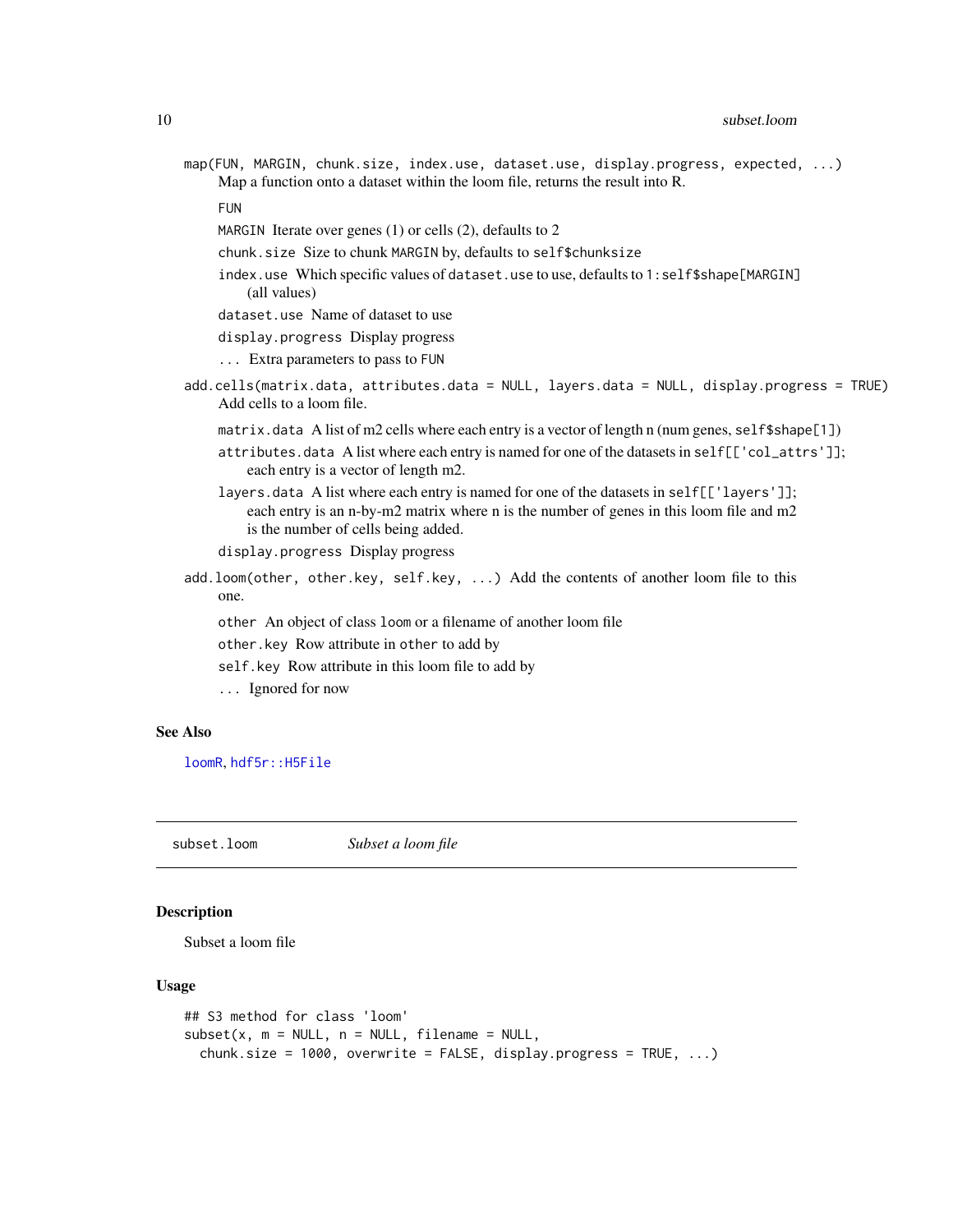# <span id="page-10-0"></span>subset.loom 11

# Arguments

| x                | A loom object                                      |  |  |  |
|------------------|----------------------------------------------------|--|--|--|
| m                | Rows (cells) to subset, defaults to all rows       |  |  |  |
| n                | Columns (genes) to subset, defaults to all columns |  |  |  |
| filename         | Filename for new loom object, defaults to          |  |  |  |
| chunk.size       | Chunk size to iterate through x                    |  |  |  |
| overwrite        | Overwrite filename if already exists?              |  |  |  |
| display.progress |                                                    |  |  |  |
|                  | Display progress bars?                             |  |  |  |
|                  | Ignored for now                                    |  |  |  |

# Value

A loom object connected to filename

# See Also

[loom](#page-7-1)